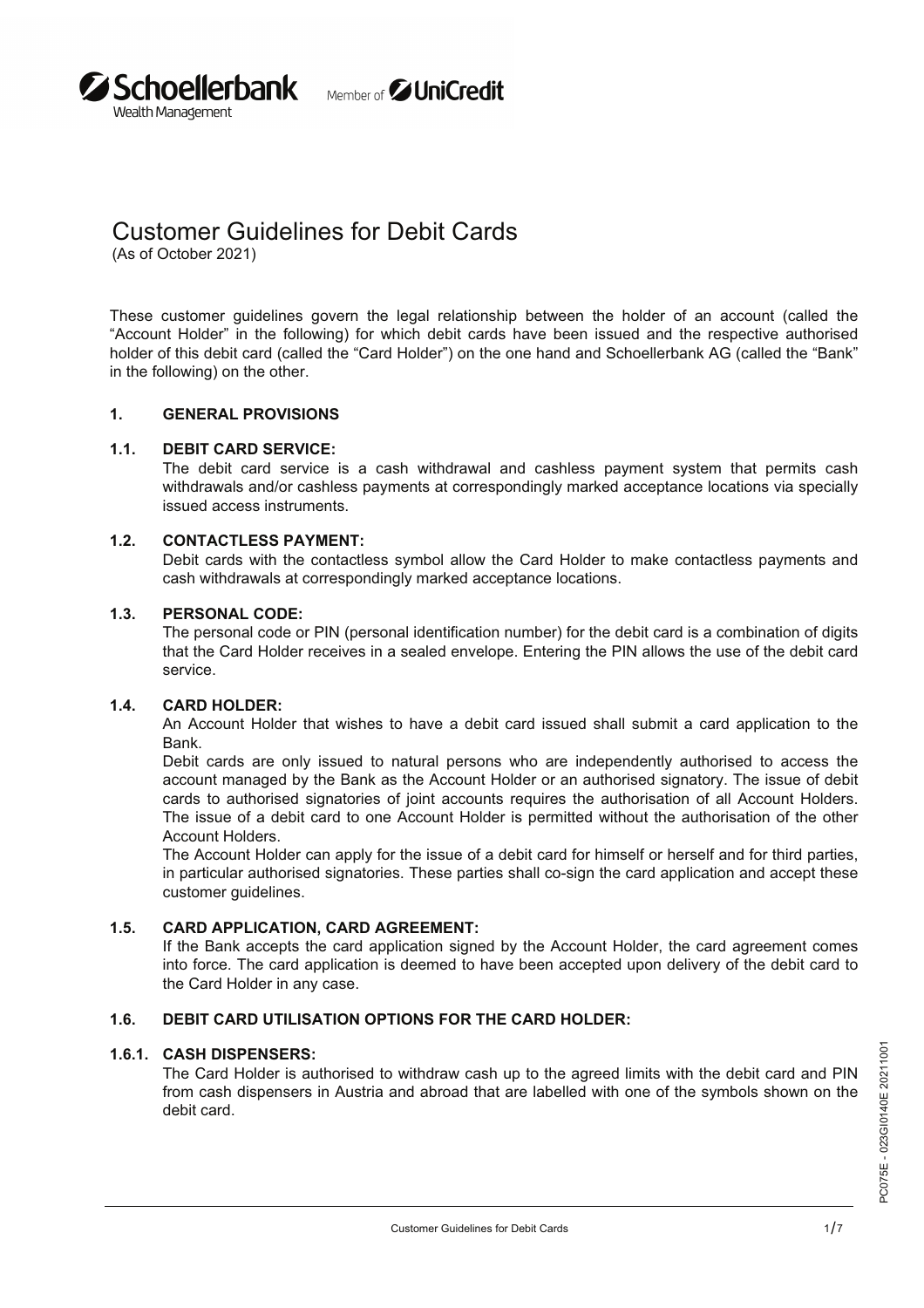# **1.6.2. POS TERMINALS:**

- 1.6.2.1. The Card Holder is authorised to make cashless payments up to the agreed limit to service providers and the sellers of goods (called "contract partners" in the following) at point-of-sale terminals (called "POS terminals" in the following) in Austria and abroad that are labelled with the symbol shown on the debit card using the debit card and PIN. Cash dispensers can also function as POS terminals. Outside of Austria, it may be necessary to provide a signature instead of entering a PIN. By entering the PIN and pressing the "OK" button or providing a signature, the Card Holder irrevocably instructs the Bank to pay the invoice amount to the respective contract partner within the corresponding limit agreed with the Account Holder. The Bank already accepts these instructions at this point in time.
- 1.6.2.2. Contactless payments without entry of a PIN: At POS terminals that are labelled with the contactless symbol shown on the debit card, the card holder is authorised to make payments to contract partners for services and goods in Austria and abroad up to an amount of EUR 50 per individual transaction and up to a limit of EUR 125 for consecutive transactions without inserting the debit card and without providing a signature and/or entering a PIN, simply by holding the debit card up to the POS terminal.

In the event of low-value payments made up to an amount of EUR 50 per individual transaction by holding the debit card up to the POS terminal of the contract partner, the card holder irrevocably instructs the Bank to pay the invoice amount to the respective contract partner. The Bank already accepts these instructions at this point in time.

Once these limits are reached, the Card Holder must make a payment or cash withdrawal using the PIN to enable further contactless payments.

Before using the debit card for contactless payments without entering a PIN for the first time, it must be used at least once with a PIN to make a payment at a POS terminal or to withdraw cash from a cash dispenser.

# **SELF-SERVICE TERMINALS 1.6.3.**

The debit card can be used to access the self-service terminals in the Bank to make deposits, call up information, submit orders, and submit declarations of knowledge and intent. Deposits can be made in euros to the account managed by the Bank for which the debit card was issued and payment orders submitted in euros with the debit card and PIN. Payment orders can be submitted for the account for which the debit card was issued as well as for other accounts managed by the Bank for which the Card Holder is also the Account Holder by using the debit card of the Account Holder. To submit other orders and other legally binding declarations of intent to the Bank, an additional authorisation instrument that has been agreed with the Card Holder is required. When this authorisation element is used, the order or declaration of intent is deemed submitted.

# **PROOF OF AGE 1.6.4.**

The Card Holder can use the debit card to prove to a third party that he or she has passed a certain age limit that is relevant for the third party. The corresponding confirmation from the Bank is obtained electronically by the third party using the debit card presented by the Card Holder personally or at a technical device for this purpose.

### **OBJECTIONS FROM THE UNDERLYING TRANSACTION 1.7.**

Differences of opinion and mutual claims arising from the legal relationship between the Card Holder and his or her contract partners and pertaining to goods and services for which the Card Holder paid without cash using the debit card shall be clarified directly with the contract partner. This especially includes the invoice amount. The Bank assumes no liability for the proper fulfilment of the underlying transaction by the contract partner.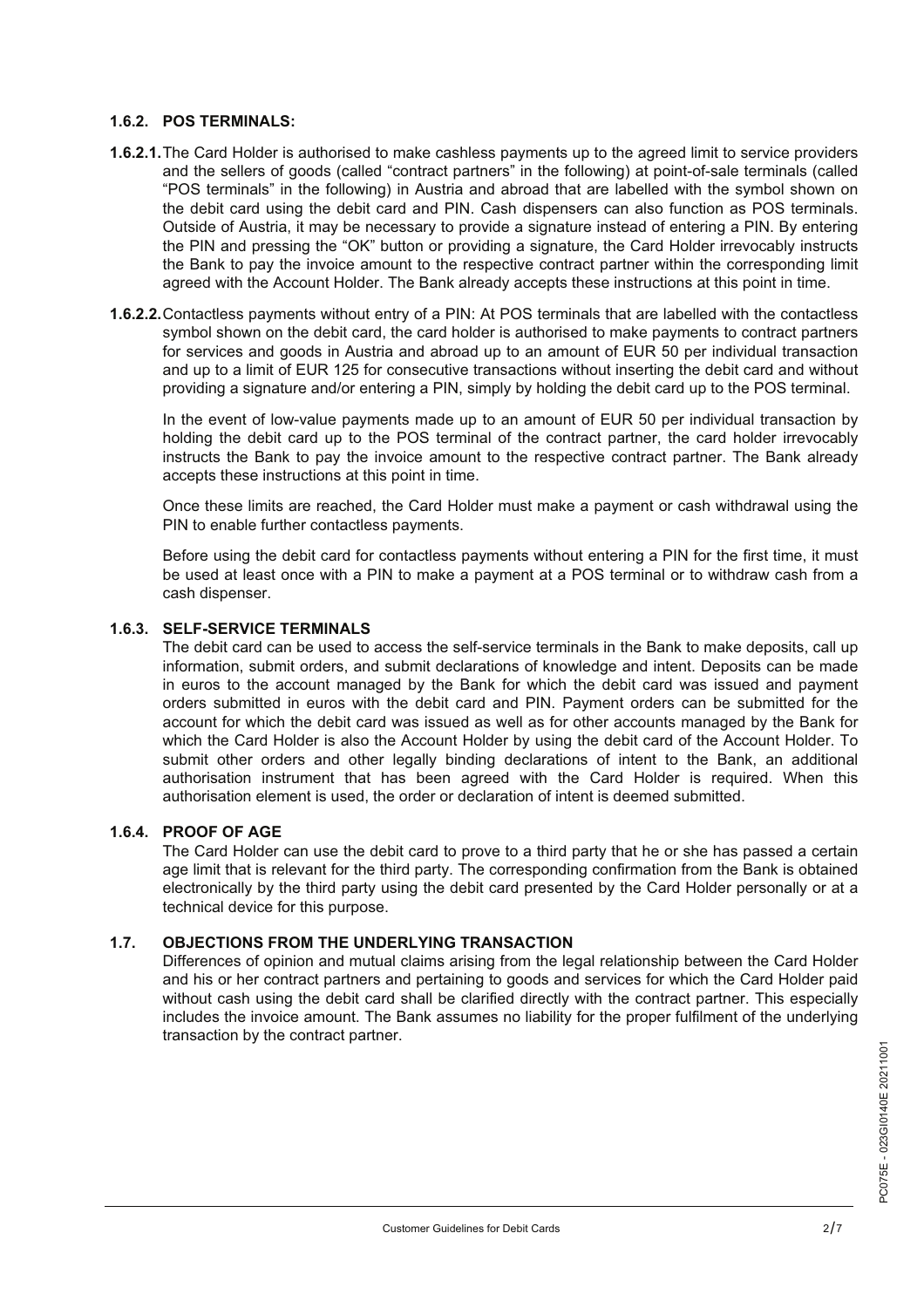# **1.8. LIABILITY OF THE ACCOUNT HOLDER:**

- All transactions conducted by the Card Holder using the debit card are made for the account of the **1.8.1.** Account Holder. For joint accounts, all Account Holders shall bear several and joint liability for all obligations arising from the use of the debit card(s).
- Entrepreneurs shall be liable without limitation for damages incurred by the Bank as a result of **1.8.2.** violations of the due diligence obligations set forth in these customer guidelines by the holders of debit cards issued for the account of the entrepreneur, regardless of the kind of infraction on the part of the Card Holder.

### **INCORRECT USE OF A CASH DISPENSER OR OF A POS TERMINAL PROVIDED FOR CASHLESS PAYMENTS: 1.9.**

If a cash dispenser is used incorrectly four times, for example by entering the wrong PIN, the debit card can be retained by the cash dispenser and/or rendered unusable.

If a POS terminal provided for cashless payment is used incorrectly four times, for example by entering the wrong PIN, the debit card can be retained by employees of the contract partner and/or rendered unusable, or can be automatically blocked by the POS terminal.

# **AVAILABILITY OF THE SYSTEM: 1.10.**

Attention: Technical problems that are beyond the influence of the Bank may arise with the acceptance of debit cards, especially outside of Austria. Manipulation by third parties can also impede the functionality of the acceptance locations or debit cards. In such cases as well, the PIN may never be given to third parties. It is recommended to bring other means of payment, especially when travelling.

# **1.11. VALIDITY OF THE DEBIT CARD, CARD AGREEMENT DURATION AND TERMINATION:**

### **VALIDITY OF THE DEBIT CARD: 1.11.1.**

After conclusion of the card agreement, the Card Holder shall receive a debit card that is valid until the end of the year or month indicated on the card.

### **REPLACMENT OF THE DEBIT CARD: 1.11.2.**

During the term of the card agreement, the Card Holder will receive a new debit card in good time before the expiration of the current debit card.

During the term of the card agreement, the Bank shall also be authorised to demand the return of the debit card for important reasons and to provide the Card Holder with a new debit card.

# **DESTRUCTION OF THE DEBIT CARD: 1.11.3.**

The Card Holder is required to ensure the destruction of the old debit card upon receipt of a new debit card. A debit card shall be destroyed after its expiration at the latest.

### **DURATION OF THE CARD AGREEMENT: 1.11.4.**

The card agreement shall be concluded for an indefinite period of time. It shall end in any case upon the closing of the Account Holder's account. The Account Holder and Card Holder can terminate the card agreement at any time free of charge with a period of notice of one month.

The Bank can terminate the card agreement with a period of notice of two months.

The card agreement can be terminated with immediate effect by the Bank, Account Holder, or Card Holder for important reasons.

Existing obligations of the Account Holder and Card Holder are not affected by the (early) termination and shall be fulfilled.

### **RETURN OF THE DEBIT CARD: 1.11.5.**

Upon termination of the account, all debit cards issued for the account shall be returned without delay. Upon termination of the card agreement, the respective debit card shall be returned without delay. The Bank shall be entitled to block and/or retain debit cards that have not been returned.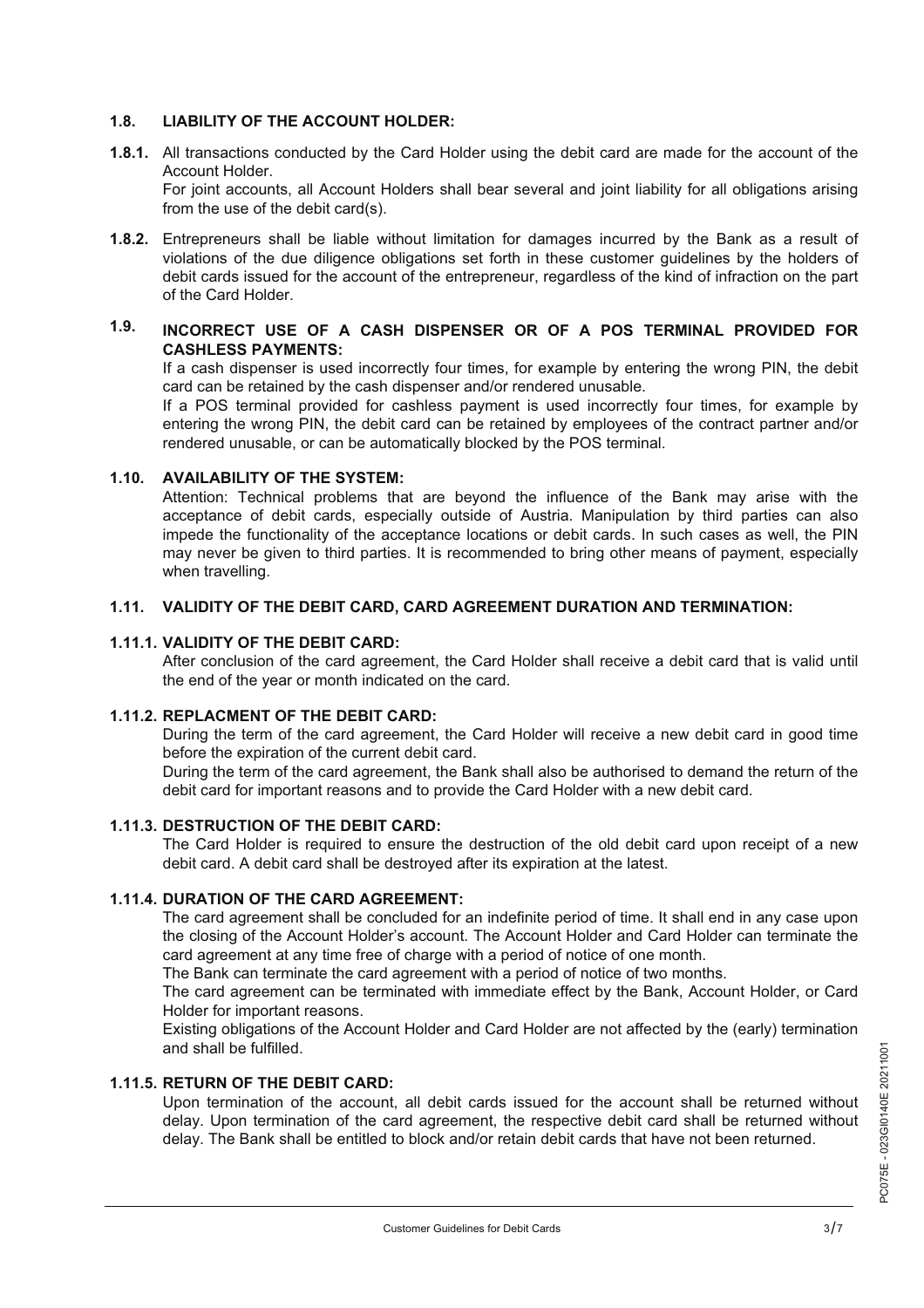# **1.12. DELIVERY AND REVISION OF THE CUSTOMER GUIDELINES:**

**1.12.1.** Amendments to these customer guidelines shall be proposed to the customer by the Bank, with reference to the affected provisions, at least two months before the proposed date of the entry into force of such amendments. If the Bank has received no objections from the customer by the proposed date of the entry into force, this shall represent tacit acceptance on the part of the customer. The Bank shall inform customers of this fact in the amendment proposal. The customer shall be informed of the amendment proposal.

The Bank shall also publish a comparative overview of the provisions of the customer guidelines that are to be amended as well as the complete version of the new customer guidelines on its web site, and shall provide this information to the Account Holder or Card Holder in printed form at its offices or by regular mail upon request. The Bank shall inform the Account Holder or Card Holder of these options in the notice regarding the proposed changes.

- 1.12.2. The notice defined in item 1.12.1 shall generally be sent by regular mail to the address most recently advised to the Bank by the customer (see also section 11 [2] of the General Terms and Conditions of Schoellerbank AG). The Bank will deviate from this general procedure and submit this notice in electronic form via the mailbox (electronic mailbox, Online Banking safe deposit box, mailbox, etc.) in the Internet banking platform (e.g. Online Banking or Schoellerbank Business Banking) if the customer has concluded an agreement for the use of at least one Internet banking product with the Bank. This electronic notice shall be made in such a way that the Bank can no longer make unilateral changes to the amendment proposal and the customer can save and print out the notice. If such electronic notice is submitted in the Internet banking platform, the Bank shall inform the customer that the amendment proposal is available and can be accessed in the mailbox in the Internet banking platform. This shall be communicated by sending a separate e-mail to the e-mail address most recently advised to the Bank by the customer.
- **1.12.3.** In the event that the amendment of the customer guidelines is proposed, Account Holders or Card Holders who are consumers have the right to terminate the card agreement free of charge and without a period of notice before the amendments come into force. The Bank shall state this in the amendment proposal.
- 1.12.4. Items 1.12.1. to 1.12.3. shall also apply to amendments to the card agreement in which the validity of these customer guidelines has been agreed between the customer and Bank.
- 1.12.5. The previous items 1.12.1. to 1.12.3. shall not apply to changes to the services of the Bank and the charged fees.

# **CHANGES OF ADDRESS: 1.13.**

The Account Holder and Card Holder shall inform the Bank of any change in address without delay. If the Account Holder or Card Holder does not inform the Bank of a change in address, the written notices from the Bank shall be deemed to have been delivered when they have been sent to the last addressed advised to the Bank by the Account Holder or Card Holder.

# **CHOICE OF LAW: 1.14.**

All legal relationships between the Account Holder or Card Holder and the Bank shall be subject to Austrian law.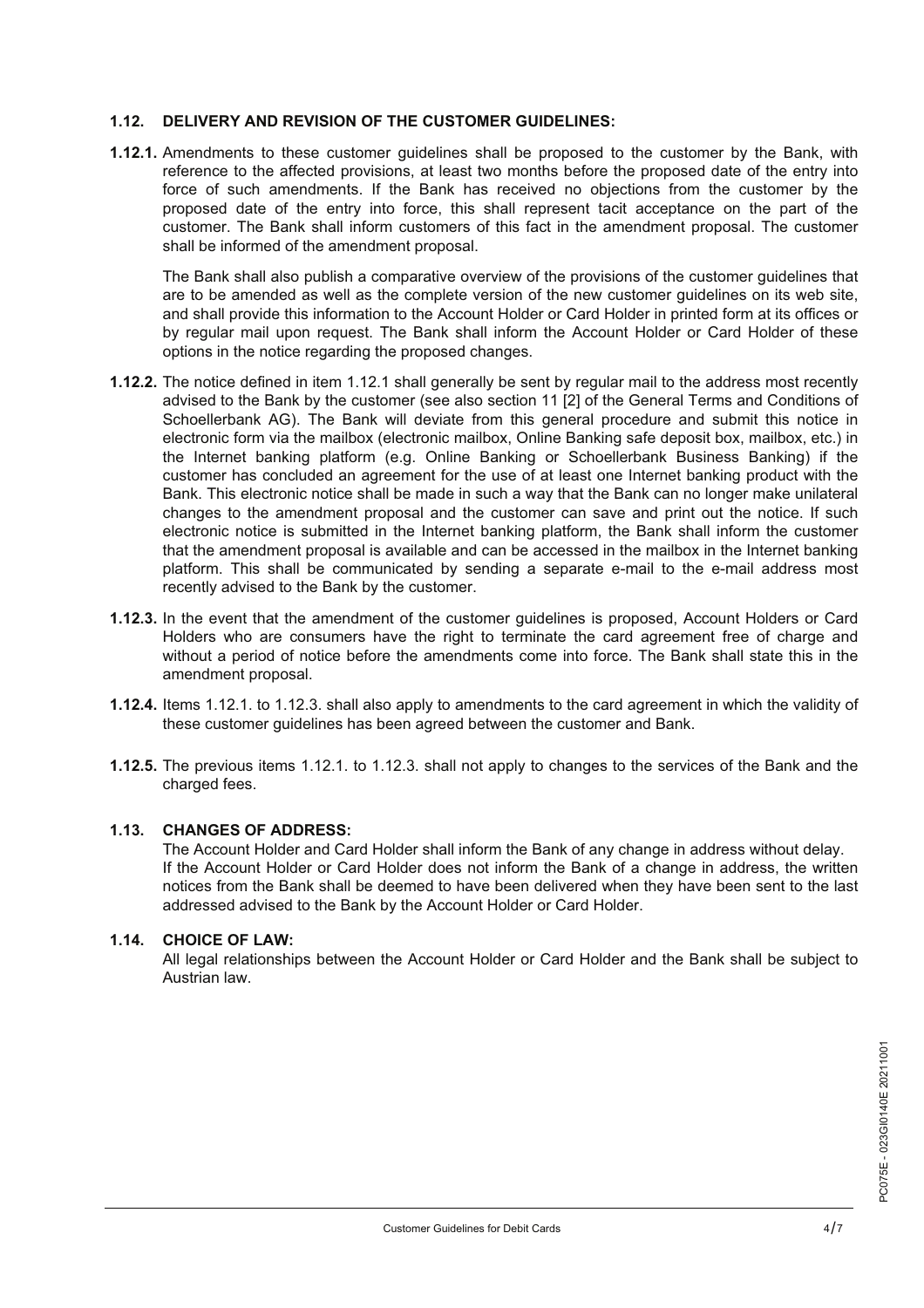# **2. PROVISIONS FOR THE DEBIT CARD SERVICE**

#### **INSTRUMENTS OF UTILISATION: 2.1.**

The Card Holder shall receive from the Bank the debit card and a PIN code in a sealed envelope as instruments of utilisation.

The debit card and the PIN shall be handed over to the Card Holder in person or, if expressly agreed with the Account Holder, sent by regular mail. The debit card and PIN may not be sent together. The debit card shall remain the property of the Bank.

# **2.2. LIMIT AGREEMENT AND LIMIT CHANGES:**

# **LIMIT AGREEMENT: 2.2.1.**

The Account Holder and Bank shall agree

- up to what limit per time unit (e.g. daily or weekly) cash can be withdrawn from cash dispensers • using the debit card, and
- up to what limit per time unit (e.g. daily or weekly) cashless payments can be made at POS terminals using the debit card. Payments can also be made at cash dispensers with POS functionality within the agreed limits.

# **LIMIT REDUCTIONS BY THE ACCOUNT HOLDER: 2.2.2.**

The Account Holder is entitled to have the limits reduced by the Bank without explanation.

#### **ACCOUNT COVERAGE: 2.3.**

Within the agreed limits, the Card Holder may only use the debit card as described in item 1.6. to the extent that the account for which the debit card was issued has sufficient coverage (credit balance, agreed overdraft facility).

# **2.4. OBLIGATIONS OF THE CARD HOLDER:**

# **SIGNATURE ON THE DEBIT CARD: 2.4.1.**

The Card Holder is obligated to sign the debit card in the provided location immediately after receipt.

# **SAFEKEEPING OF THE DEBIT CARD AND PROTECTION OF THE PIN CODE: 2.4.2.**

The Card Holder is obligated to keep the debit card in a safe place in his or her own interests. The debit card may not be given to other persons.

The PIN must be kept secret. It may not be written on the debit card. The PIN shall not be made known to any other person, especially employees of the Bank, other Account Holders, or other Card Holders.

When entering the PIN, the customer must ensure that no other person can see what the PIN is.

### **OBLIGATION TO REPORT LOSS OF THE DEBIT CARD: 2.4.3.**

In the event of loss, theft, fraud, or other unauthorised use of the debit card, the Card Holder or Account Holder shall have the debit card blocked immediately, as soon as knowledge of this fact is gained, by the Bank managing the account or via the PSA blocking hotline (card blocking hotline: Austria 0800 204 8800 or outside of Austria +43 1 204 8800).

### **SETTLEMENT: 2.5.**

Transactions conducted using the debit card will be debited from the account for which the debit card was issued and reported in the account statement.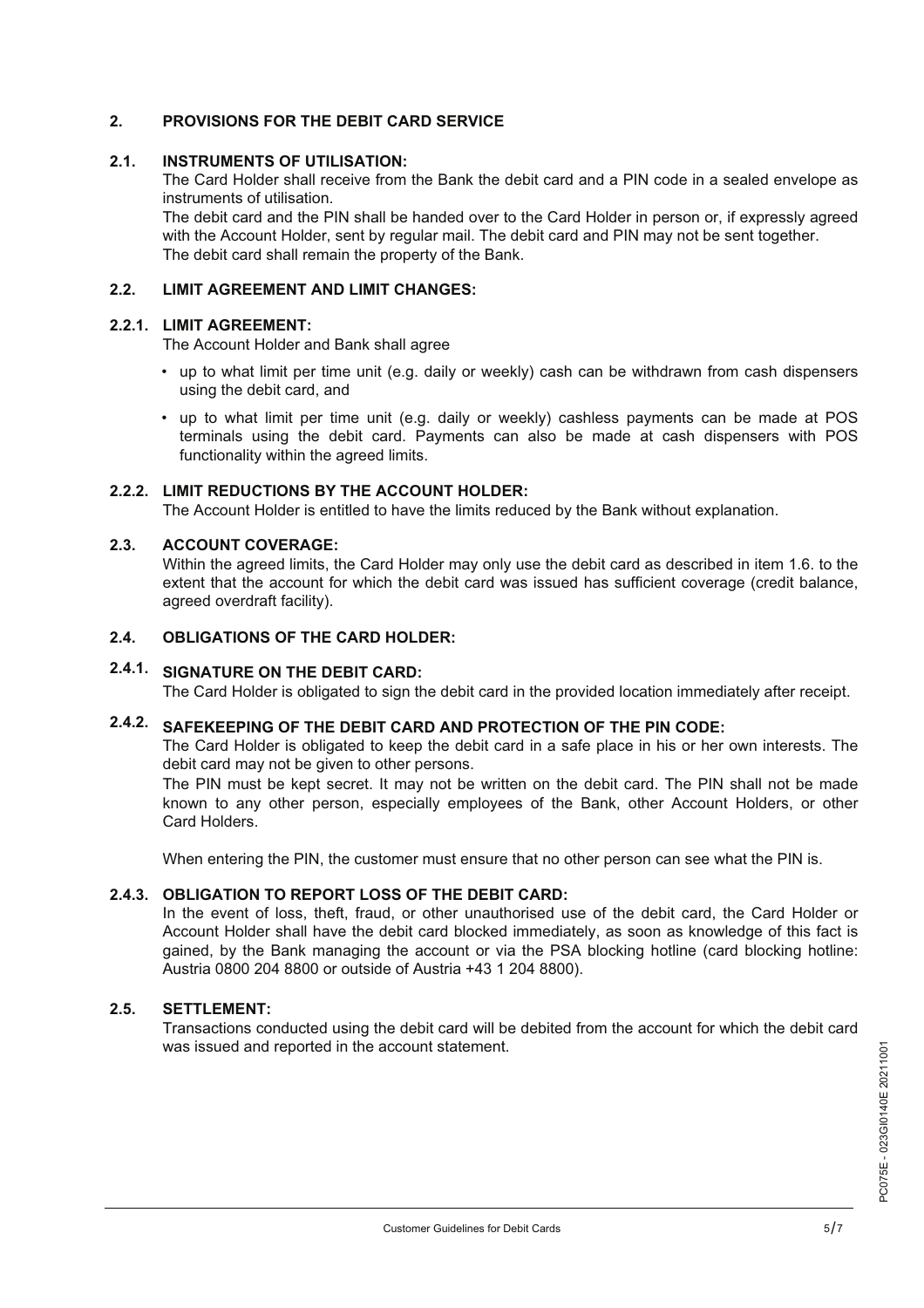# **2.6. CONVERSION OF FOREIGN CURRENCIES:**

- When settling cash withdrawals and cashless payments at POS terminals abroad, the respective **2.6.1.** amount in the foreign currency will be converted as follows:
	- for national monetary units that are fixed to the euro, at the respective fixed rate;
- for currencies of countries that are not member states of the European Monetary Union, at the Schoellerbank AustroFX exchange rate described in item 2.6.2.
- 2.6.2. The Schoellerbank AustroFX exchange rate is determined on the basis of the FX selling rates of domestic and foreign banks published on the TeleTrader Software GmbH website www.austrofx.at (under "Marktbeobachtung"). The applied Schoellerbank AustroFX exchange rate is calculated for each foreign currency by averaging all selling rates published on www.austrofx.at (under "Marktbeobachtung") for the respective currency, not taking the rates of Schoellerbank AG and UniCredit Bank Austria AG into account.

At least 4 rates must be published on www.austrofx.at (under "Marktbeobachtung") without the Schoellerbank AG and UniCredit Bank Austria AG rates in order to be able to calculate the Schoellerbank AustroFX exchange rate. If fewer rates are available, the reference rate from OANDA Corporation published on the web site of PSA Payment Services Austria GmbH www.psa.at under "Exchange rate info" is used.

- 2.6.3. The Schoellerbank AustroFX exchange rates can be requested from the Bank or called up at www.psa.at under "Exchange rate info". The reference date for the conversion is the day before the authorisation of the payment unless the resulting date would be a Saturday, Sunday, or official holiday; in this case, the rate from the last day before authorisation that was not a Saturday, Sunday, or official holiday will be used. The Account Holder will be informed of the rate and reference date in the form agreed for the provision of declarations.
- 2.6.4. In the event that the Card Holder submits an order for a cash withdrawal at a cash dispenser or for a payment at a merchant that is denominated in a currency of the European Union that is different from the currency of the account for which the debit card was issued, the Bank shall immediately submit to the Card Holder an electronic notification with the information specified in Article 3a para. 1 Regulation (EC) No. 2019/518. The above notifications shall be sent via push notification through the mobile banking app of the Bank or via e-mail to the last e-mail address advised to the Bank by the Card Holder.
- 2.6.5. For currencies of Member States of the European Union that are not the euro, the total currency conversion charges as a percentage mark-up over the latest available euro foreign exchange reference rates issued by the European Central Bank in accordance with Article 2 number 9 Regulation (EC) No. 2019/518 can be viewed at www.psa.at under "Exchange rate info" at any time.

# **2.7. BLOCKING:**

- **2.7.1.** The Account Holder or respective Card Holder can request the blocking of a debit card as follows:
- at any time via the PSA Payment Services Austria GmbH blocking hotline (PSA blocking hotline: Austria 0800 204 8800 or outside of Austria +43 1 204 8800), which can be found on a label on every cash dispenser in Austria or at the website www.debitkarte.at, or which can be obtained from any bank, or
	- in person, in writing, or by telephone at the Bank during the opening hours of the Bank.

A block request submitted to the Bank during regular business hours or through the PSA blocking hotline at any time of the day will take effect immediately after receipt of the block request.

A block requested through the PSA blocking hotline without providing the debit card sequence number will cause all debit cards issued for the account to be blocked until further notice.